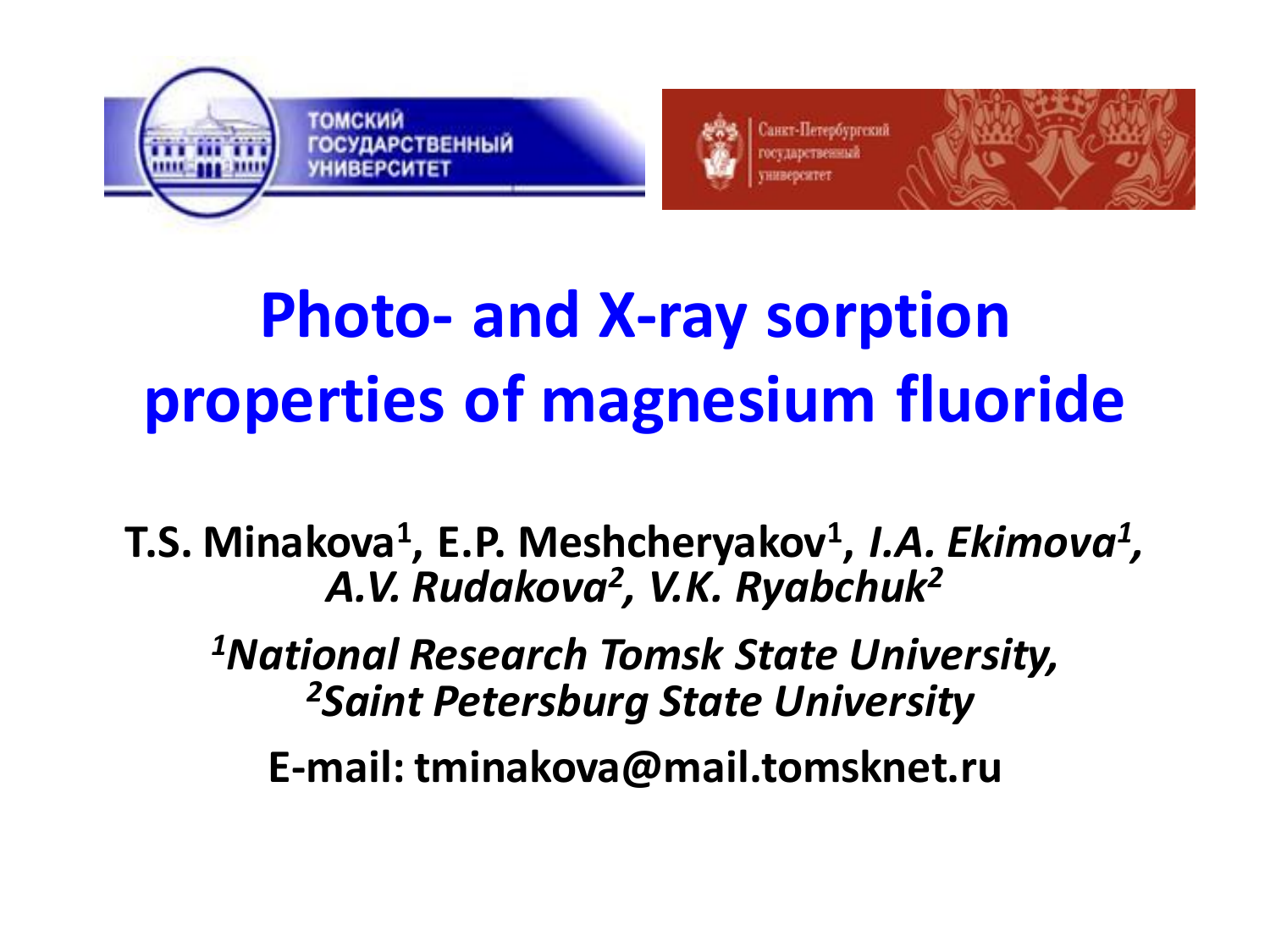- Magnesium fluoride is widely used in the optical and catalytic industries. In this regard, it is important to study the surface properties of MgF<sub>2</sub> and to search new effective photosorbents and photocatalysts.
- The purpose of this work is to study the photo- and X-ray sorption, photocatalytic properties of magnesium fluoride [1].
- In this paper finely-divided samples of magnesium fluoride type of "pure for optical ceramics" obtained from MgCl<sub>2</sub> - (MgF<sub>2</sub>-1), ( $MgF_2$ -1a), and samples type of "pure for thermal pressuring" formed from basic magnesium carbonate – (MgF<sub>2</sub>-2), (MgF<sub>2</sub>-2a) have been studied.
- The acid surface along with acid-basic properties is typical for the samples of (MgF<sub>2</sub>-1), (MgF<sub>2</sub>-1a), while that for (MgF<sub>2</sub>-2), (MgF<sub>2</sub>-2a) is the neutral one  $[1, 2]$ .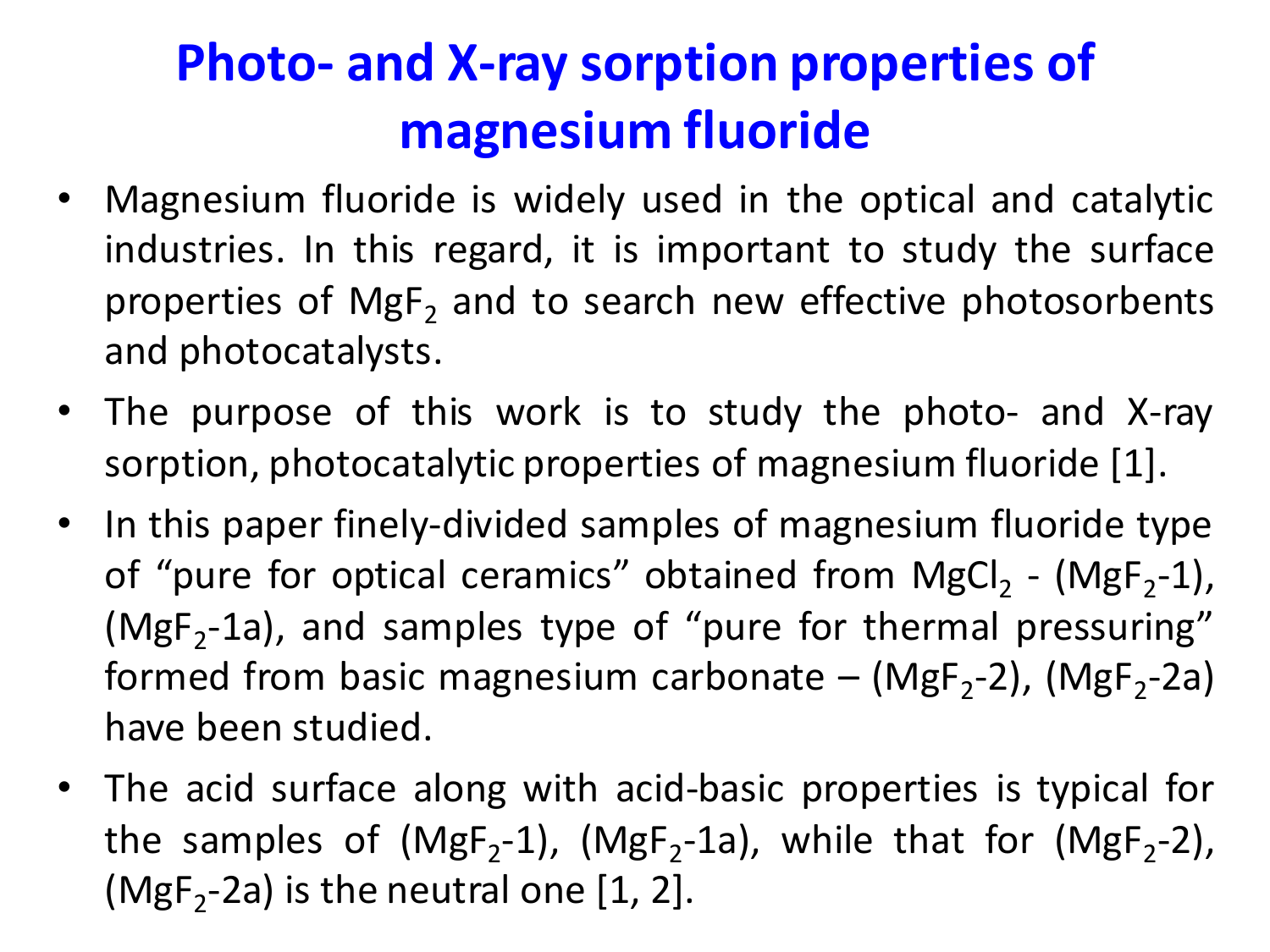• Photo- and X-ray sorption of oxygen were examined on the samples mentioned above. Illumination of the samples was carried out with the help of full light of PRK-lamp. The portative apparatus REIS-I (a tube with copper anode) was used as a source of X-ray radiation (Fig.1). The ions of contaminated oxygen as well as F- and M- centers were considered to be possible centers of photostimulated oxygen adsorption on the studied samples. It was suggested that high temperature forms of (530 – 650 K) can be a result of dissociative adsorption of oxygen while low temperature forms (430 – 440 K) can be referred to the molecular forms of  $O<sub>2</sub>$ -t types [4]. Photosorption capacity of the samples obtained in different ways is similar.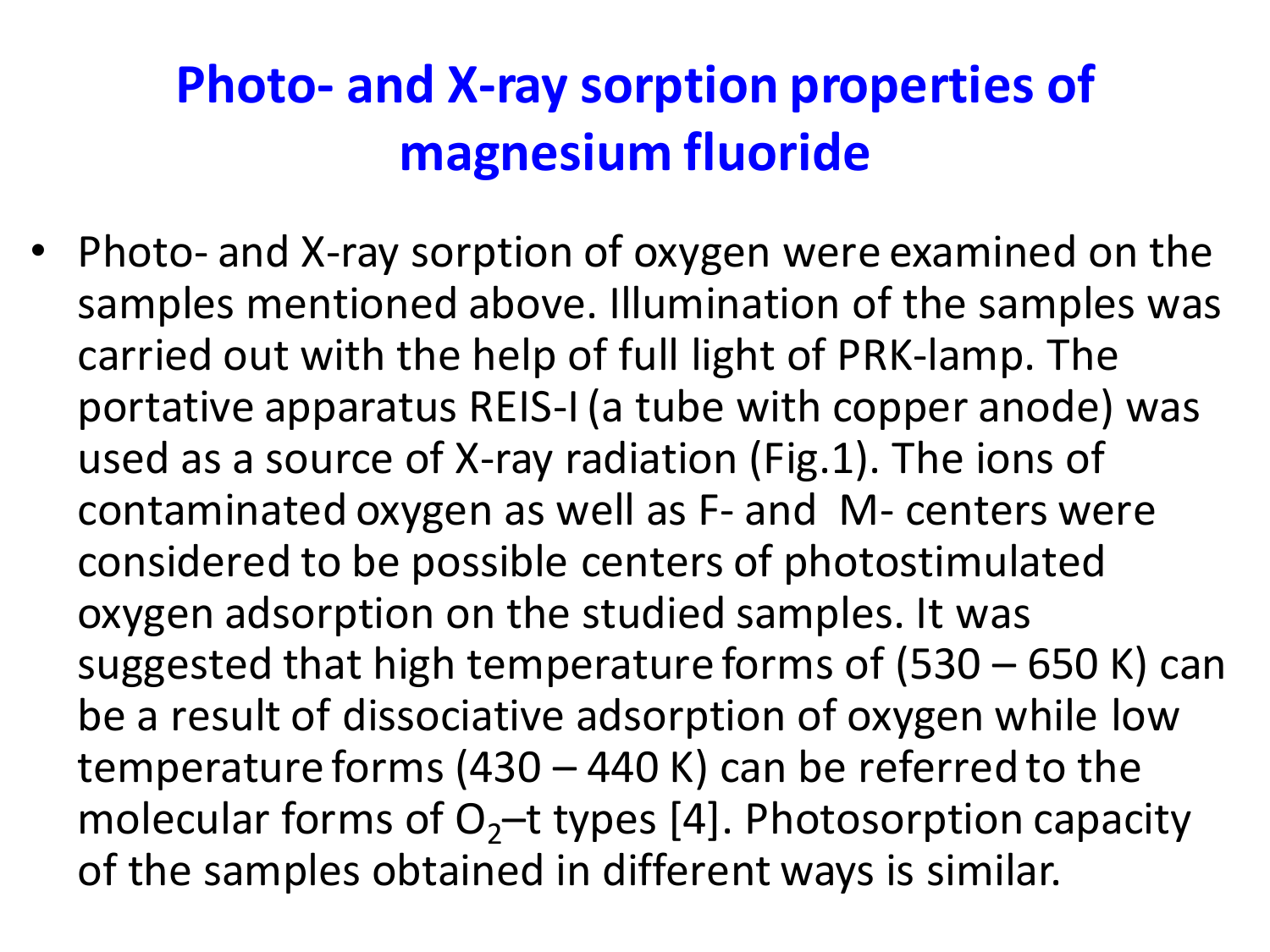

**FIGURE 1. The kinetics for the oxygen X-ray sorption MgF<sup>2</sup> obtained from MgCl<sup>2</sup> (1) and a basic magnesium carbonate (2)**

Kinetics of oxygen photosorption for all the samples has a power-law character. Kinetics of oxygen X-ray sorption on magnesium fluoride can be easily described with an equation of "local" kinetics.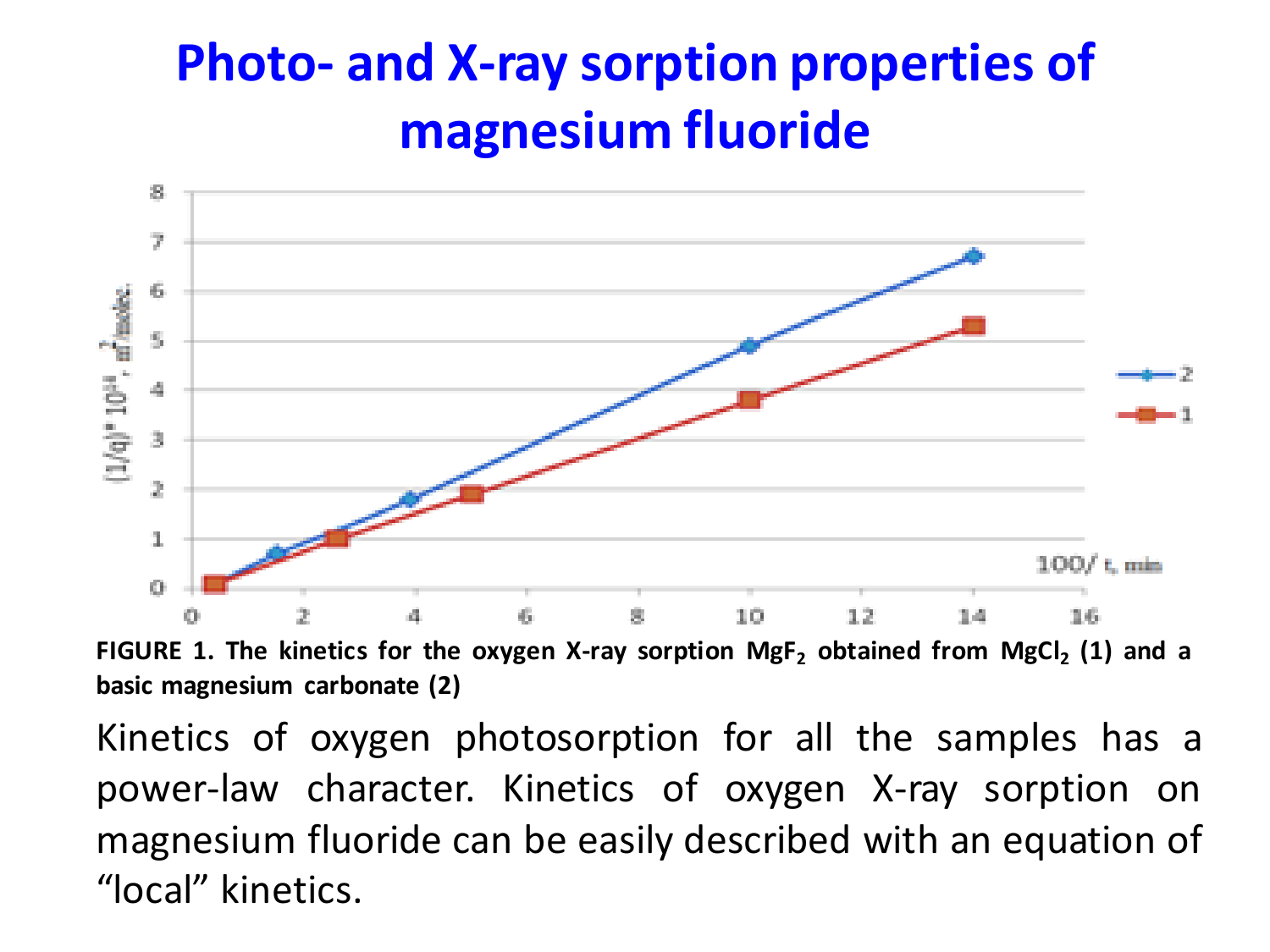- Spectra of X-ray-sorbed oxygen thermodesorption sharply differ from TD-spectra of oxygen photosorbed on these samples. This fact also confirms the different mechanism of these processes development [1].
- Spectra of thermodesorption after photosorption for ( $MgF_2$ -1) and ( $MgF_2$ -2) were similar according to the position of peaks and their intensity. Meanwhile in the spectra of oxygen postsorbed from "chloride samples" the intensive low temperature maximums (420 K) was observed. For "carbonate samples" peaks of less intensity with more equal distribution of intensity up to 780 K were registered (Fig. 2, 3).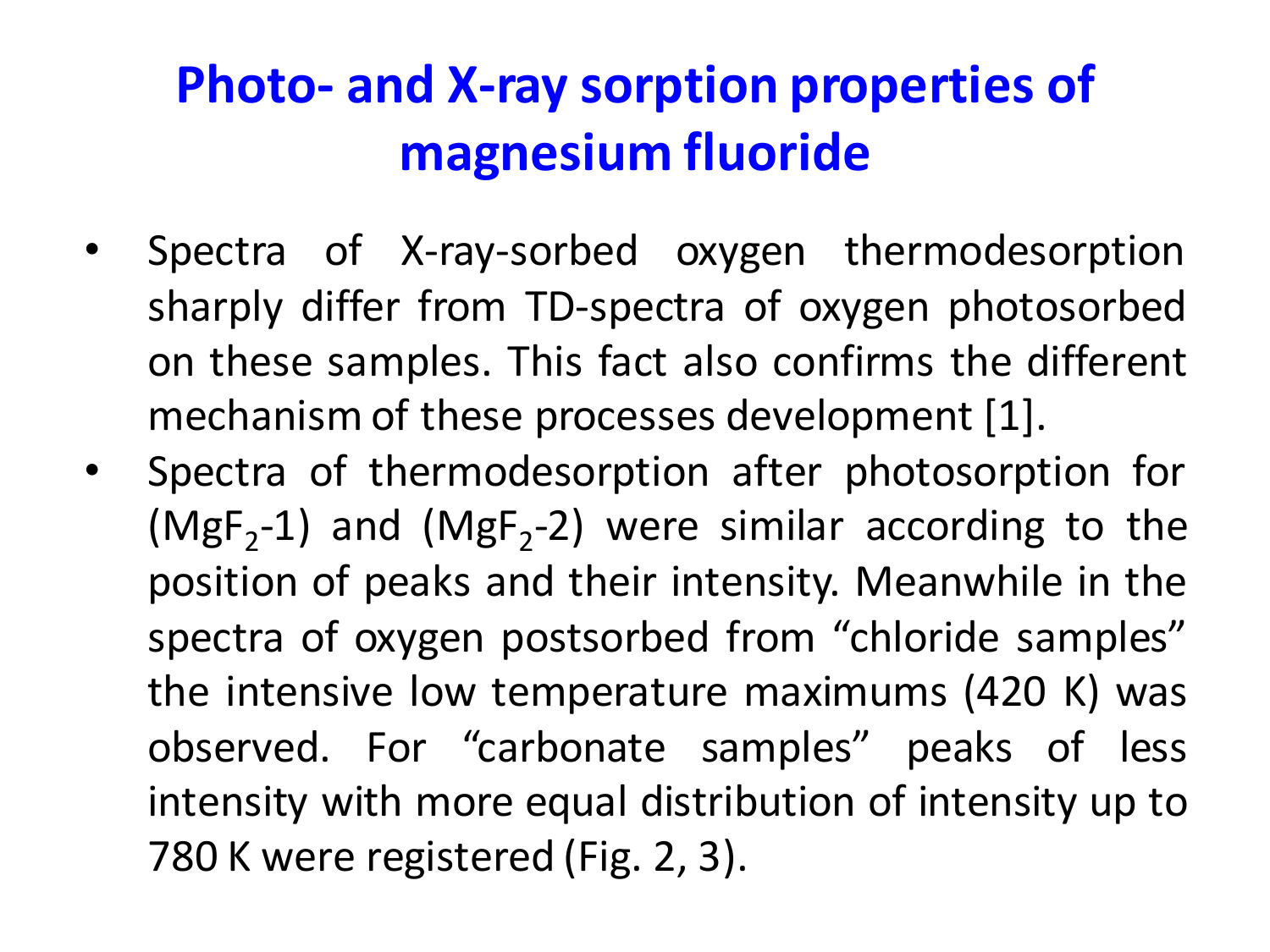30

25

20

15

10

5

300

350

400

450

V<sub>des, rel.</sub>



**FIGURE 2. Thermal desorption spectra for oxygen MgF<sup>2</sup> , prepared from magnesium chloride, (1, 1 (f)) and of basic magnesium carbonate (2, 2 (f)) : 1, 2 – after X-ray sorption; 1 (f) and 2 (f) after photosorption. The amount of adsorbed oxygen – 6.04\* 10<sup>13</sup> molecules / m<sup>2</sup> , v – desorption rate.**

**FIGURE 3: Thermal desorption spectra of oxygen sorber after UV irradiation of MgF<sup>2</sup> obtained from magnesium chloride (1), from basic magnesium carbonate (2).**

550

600

650

700

750

500

J, K

800